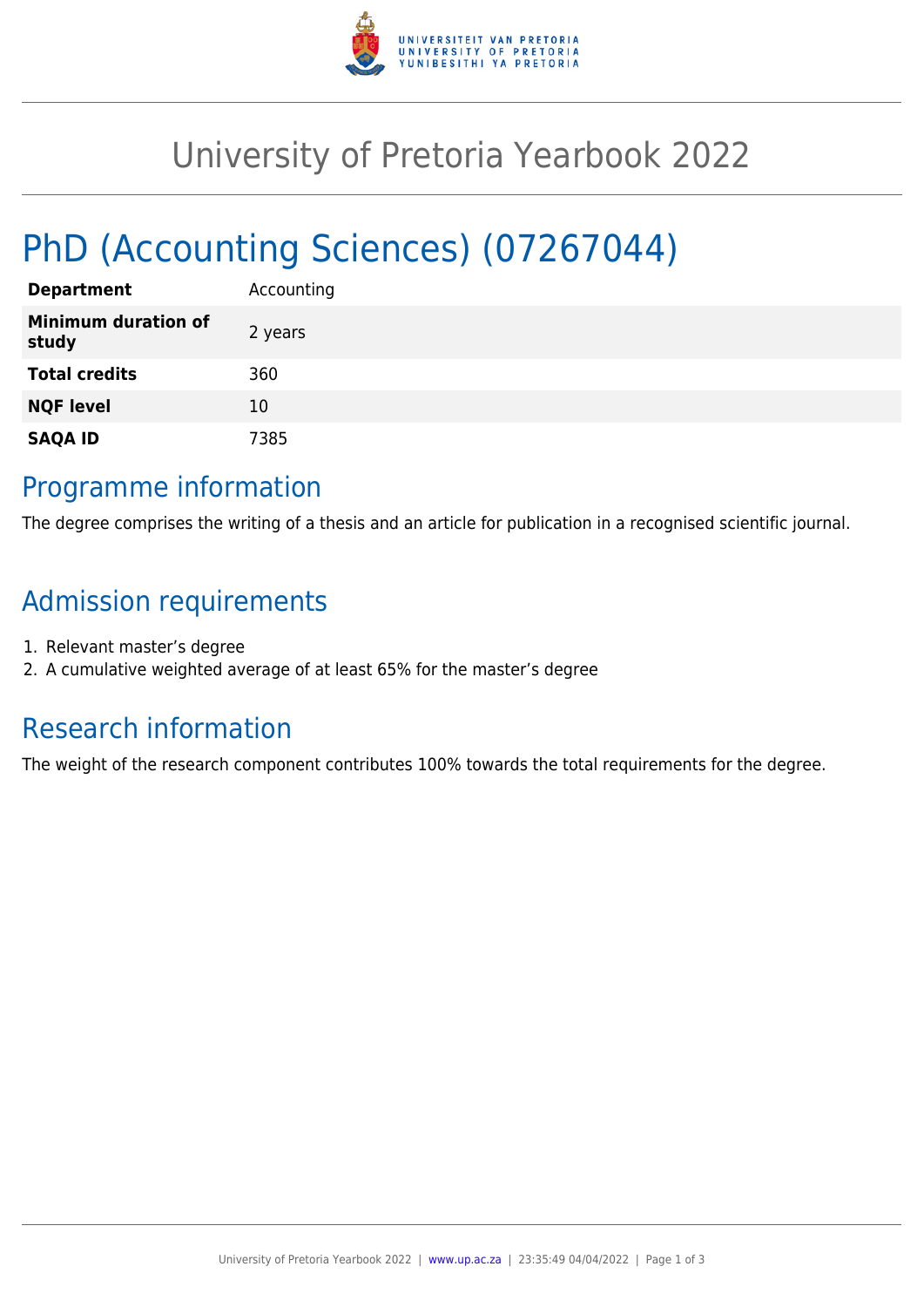

## Curriculum: Year 1

**Minimum credits: 360**

#### **Core modules**

#### **Thesis: Accounting sciences 990 (RWE 990)**

| <b>Module credits</b><br>360.00       |                                |
|---------------------------------------|--------------------------------|
| <b>NQF Level</b><br>10                |                                |
| <b>Prerequisites</b>                  | No prerequisites.              |
| <b>Language of tuition</b>            | Module is presented in English |
| <b>Department</b>                     | Accounting                     |
| <b>Period of presentation</b><br>Year |                                |